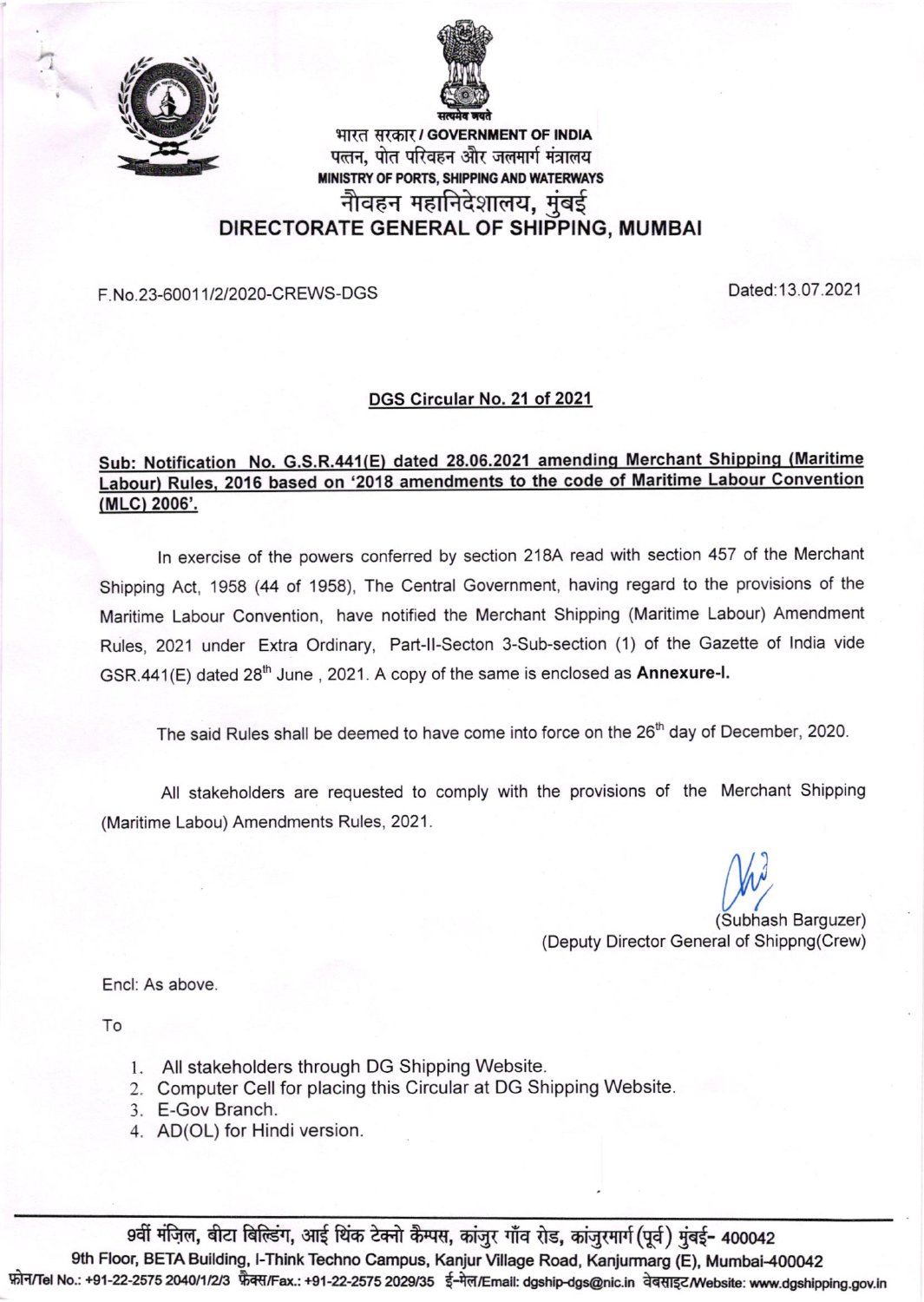$23 - 6001/2/2020$ 

रजिस्ट्री सं. डी.एल.- 33004/99

REGD. No. D. L.-33004/99

Annexure - 1



सी.जी.-डी.एल.-अ.-29062021-227993 CG-DL-E-29062021-227993

> असाधारण **EXTRAORDINARY**

भाग II-खण्ड 3-उप-खण्ड (i) PART II-Section 3-Sub-section (i)

प्राधिकार से प्रकाशित **PUBLISHED BY AUTHORITY** 

सं. 3531 No. 353]

नई दिल्ली, सोमवार, जून 28, 2021/आषाढ़ 7, 1943 NEW DELHI, MONDAY, JUNE 28, 2021/ASHADHA 7, 1943

पत्तन, पोत परिवहन और जलमार्ग मंत्रालय

अधिसूचना

नई दिल्ली, 28 जून, 2021

सा.का.नि. 441(अ).—केंद्रीय सरकार, वाणिज्य पोत परिवहन अधिनियम, 1958 (1958 का 44) की धारा 457 के साथ पठित धारा 218क द्वारा प्रदत्त शक्तियों का प्रयोग करते हुए, समुद्री श्रम अभिसमय के उपबंधों को ध्यान में रखते हुए और भारत में ऐसे संगणनों के साथ परामर्श से, जो नाविकों के नियोजकों का सर्वाधिक प्रतिनिधित्व करते हैं, वाणिज्य पोत परिवहन (समुद्री श्रम) नियम, 2016 का संशोधन करने के लिए निम्नलिखित नियम बनाती है, अर्थात् :--

- 1. संक्षिप्त नाम और प्रारंभ- (1) इन नियमों का संक्षिप्त नाम वाणिज्य पोत परिवहन (समुद्री श्रम) संशोधन नियम, 2021 है।
- (2) ये 26 दिसंबर, 2020 को प्रवृत्त हुए समझे जाएंगे ।

2. वाणिज्य पोत परिवहन (समुद्री श्रम) नियम, 2016 (जिसे इसमें इसके पश्चात् मूल नियम कहा गया है) के नियम 8 के उपनियम (8) के पश्चात् निम्नलिखित उपनियम अंत:स्थापित किया जाएगा, अर्थात् :--

''(9) किसी नाविक के नियोजन करार का तब भी प्रभावी होना जारी समझा जाएगा, जब उसे किसी पोत के विरुद्ध किसी दस्युता या सशस्त्र लूट के कृत्यों के परिणामस्वरूप इस बात के होते हुए भी कि नियोजन के अवसान के लिए नियत तारीख समाप्त हो गई है या किसी भी पक्षकार ने उसे निलंबित या समाप्त करने की सूचना दी है, बंधक बना लिया जाता है ।

3562 GI/2021

 $(1)$